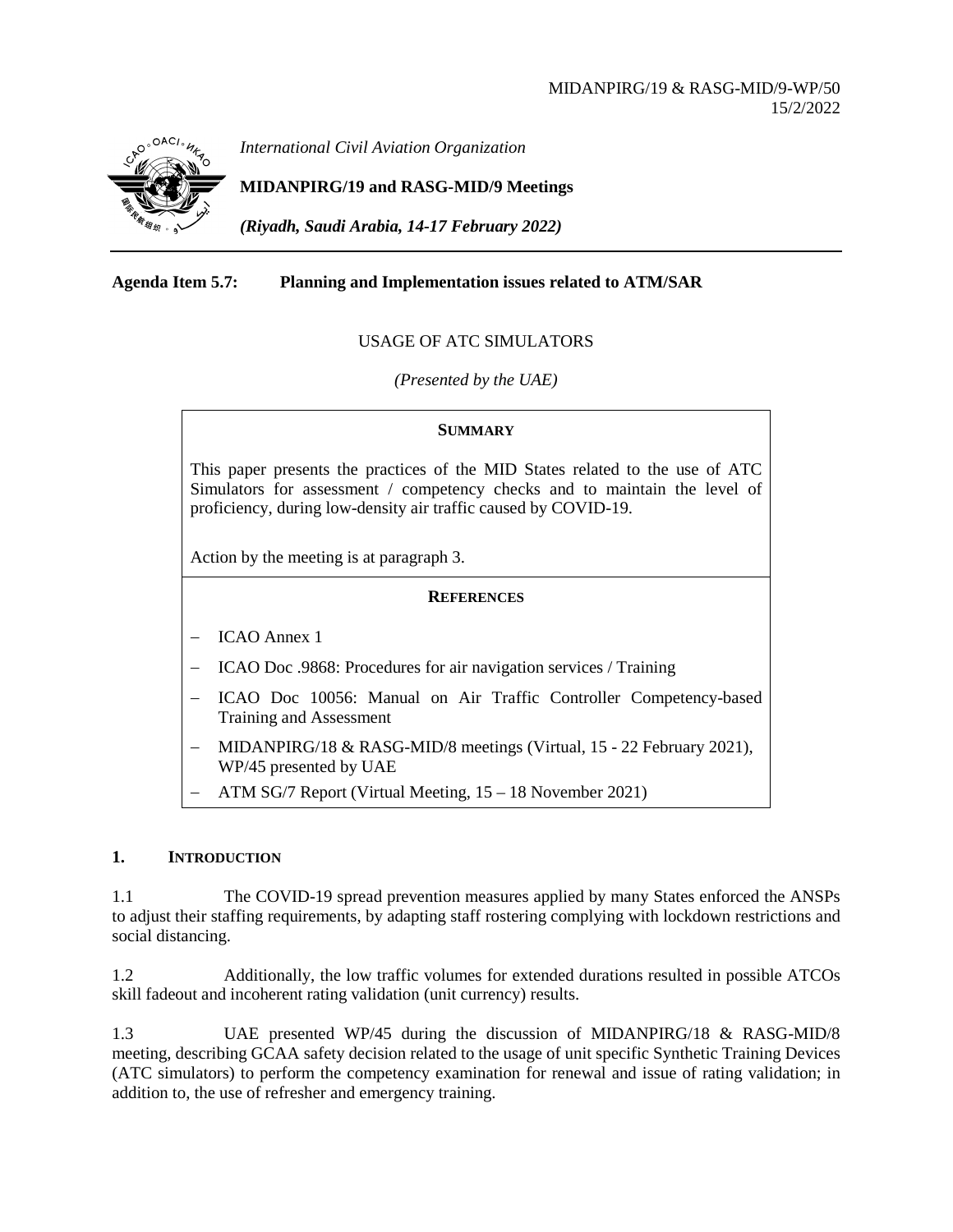1.4 MIDANPIRG/18 & RASG-MID/8 noted that current ICAO provisions (Annex 1, Doc. 10056 and Doc. 9868) proposes the use of simulators for pre-live operational stage (AB-INITIO training) and to supplement OJT training and assessment of abnormal situations.

1.5 Accordingly, MIDANPIRG/18 & RASG-MID/8 meetings Conclusion 18/33 invited MID States to share their practices and experience on the use of ATC Simulators for refresher courses, competency checks and examination/assessment purposes, to continuously ensure the level of proficiency during extended abnormal traffic periods (pandemics, crisis and similar events), and tasked the ICAO MID Office to consolidate the inputs from MID States to be shared with States and ICAO HQ, for appropriate action.

## **2. DISCUSSION**

2.1 The ICAO MID Office issued State Letter Ref.: ME 3 & AN 6/16 – 21/059 dated 21 April 2021, to request MID States practices and experience in this regards, and the secretariat consolidated the inputs received from MID States.

2.2 In States replies, it was found that ANSPs identified this issue during the extended duration and developed competency-maintaining programmes for ATCOs not exposed to moderate and high traffic volumes. In addition to the regular refresher programme where the trainee received different workload and emergency abnormal scenarios, as well as part of Airspace change process.

2.3 Simulators were also made available during the pandemic for self-initiative enhancement sessions (un-supervised training).

2.4 ICAO MID Office consolidated States' inputs, summarized in the following Statement:

*ATCO training and competency maintaining programmes, were reduction of air traffic density levels are observed for extended periods:*

*In situations where traffic volumes or operational environment under required to complete the minimum experience normal operational conditions is not possible, ATC simulation could be used for the purpose of competency-maintaining programmes and proficiency checks required for issuance of Certificate of Competence; provided that;* 

- *ATCO was previously exposed to live traffic representative of the density level and complexity for the normal operation of the Unit; could be accredited up to 50% of the required experience on the current rating.*
- *Candidate ATCO could be accredited 20% of the required experience of the new rating.*

*Note: to ensure realistic simulation, the devices, equipment and facility should exactly match the equipment used in live operations; and the training scenarios should demonstrate representative traffic levels and current airspace / sector / runways configurations. Considering the objective of the training and assessment.*

2.5 Based on the above, the ATM SG/7 meeting, reviewed the consolidated inputs, and agreed to present the progress to the MIDANPIRG/19.